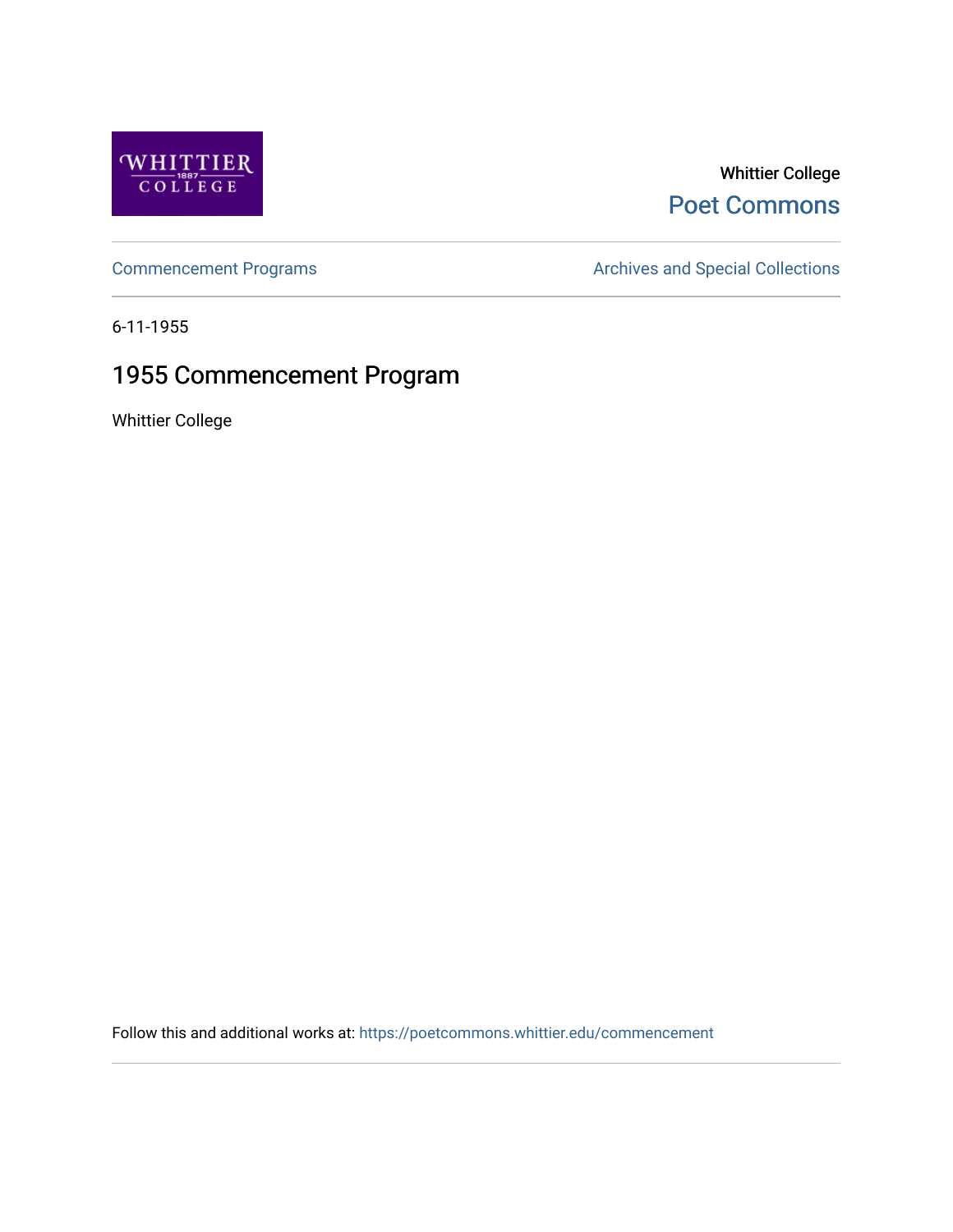archives

WARDMÀN<br>LIBRARY Announcements

The Fifty-Second

Annual Commencement



Whittier College



June 11, 1955

Four-thirty in the afternoon

HARRIS AMPHITHEATRE

Whittier, California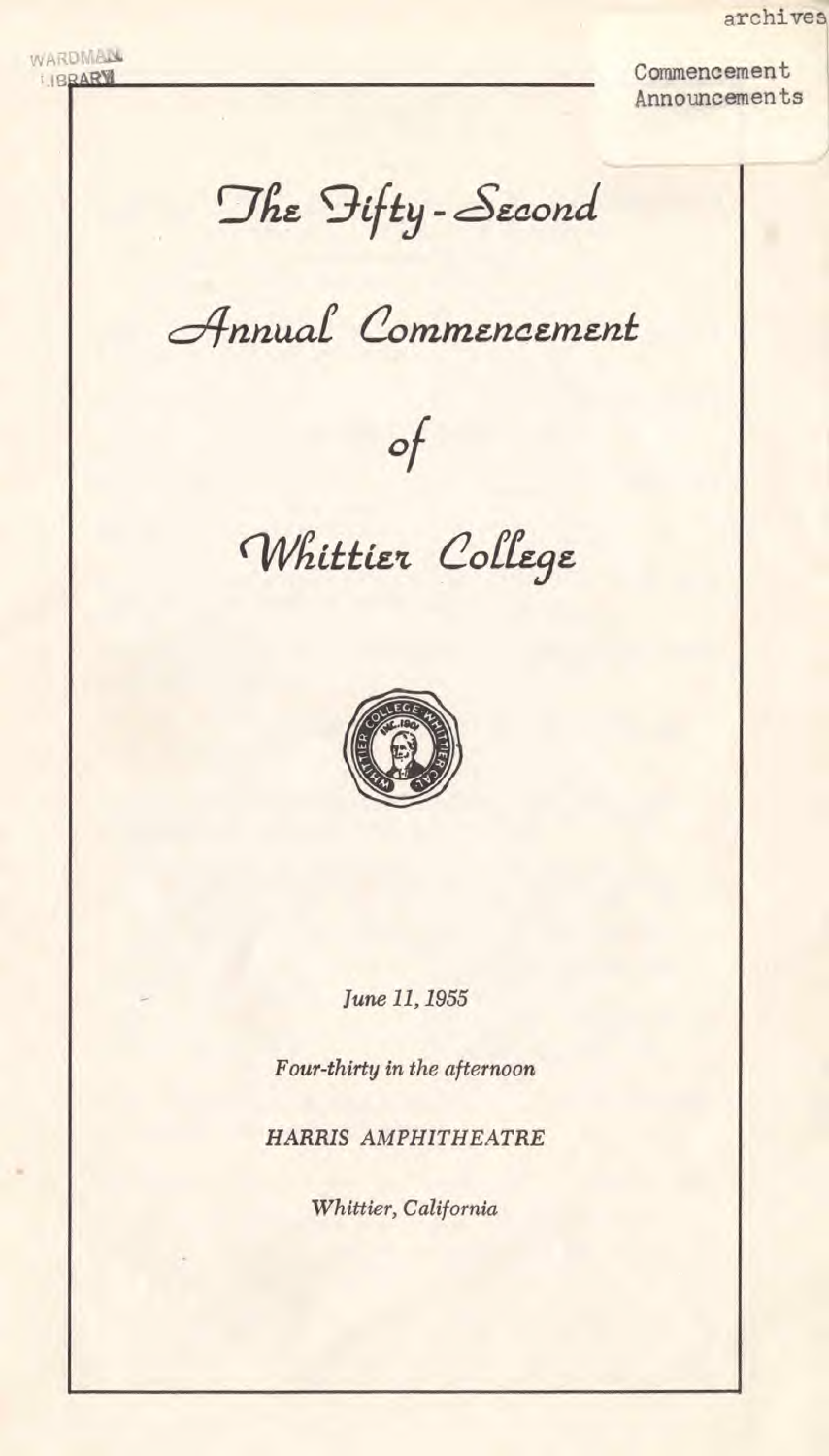$P$ *roqram* 

PROCESSIONAL—"Pomp and Circumstance"............................Elgar Eugene M. Riddle, M.A., Organist Assistant Professor of Music (Audience Standing)

INVOCATION The Rev. Carl B. Johnson, S.T.B., M.A. Minister, First Methodist Church, Hemet

SOLO—"Pilgrim's Song" P. Tschaikowsky Jerold F. Shepherd, Lecturer in Voice

ADDRESS La Motte T. Cohu, Litt. B. Director of the Executive Committee, General Dynamics Corporation

COMMENCEMENT CHARGE.......The Rev. George E. Jenkins Minister, Alhambra Friends Community Church, Alhambra

THE CONFERRING OF DEGREES........... Paul S. Smith, Ph.D. President of the College

SENIOR CANDIDATES—Harold F. Spencer, Ph.D. Dean of the College

GRADUATE CANDIDATES—H. Randolph Pyle, Ph.D. Chairman of the Committee on Graduate Studies

ANNOUNCEMENT OF AWARDS AND HONORS THE WALTER FRIAR DEXTER AWARD THE HAYDEN ALMENDINGER AWARD THE HONOR SCHOLARSHIPS

ALMA MATER

(Words on back of program)

BENEDICTION The Rev. Rush M. Deskins, B.D., M.A. Minister, First Christian Church, Whittier

RECESSIONAL-"March" March" Handel

Benjamin G. Whitten, Ph.D., John H. Bright, Ed.D., Marshals; The Assistant Marshals—Members of the Cap and Gown and the College Knights; Ushers—Honorary Student Service Groups (Junior Sponsors, Senior Counselors, Sosecos, Squires); The Flag Bearers—Vice President of the Associated Students (The American Flag), President of the Knights, substituting for the Junior Class President (The United Nations Flag), Vice President of the Sophomore Class (The Christian Flag), Vice President of the Freshman Class (The Whittier College Flag).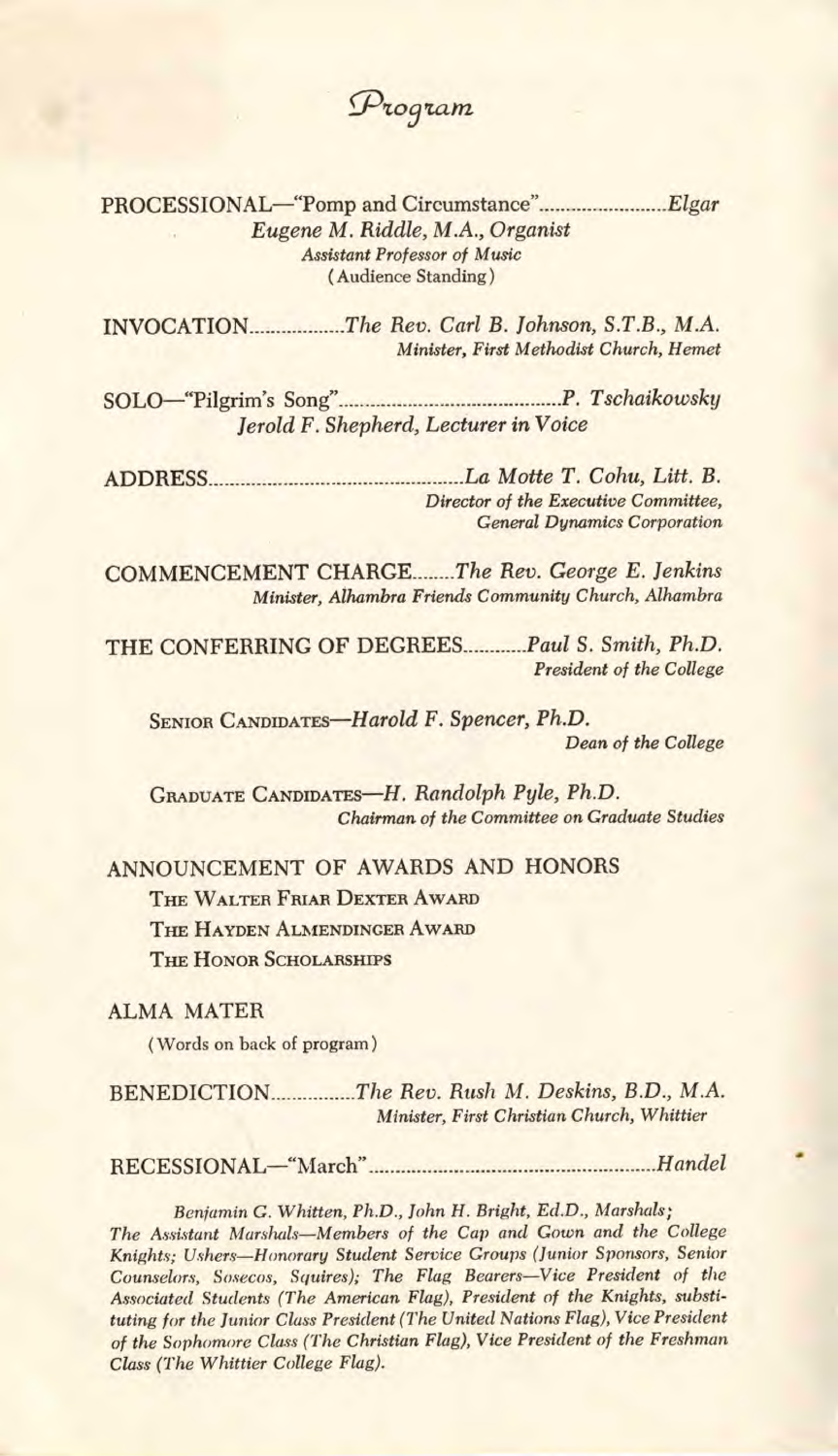## **CANDIDATES FOR DEGREES**

#### MASTER OF ARTS

#### JUNE

George F. Croffoot (A.B., Whittier College)<br>THESIS SUBJECT: "Office Training for the Whittier High School Senior"

Jerome Donovan Dean (A.B., Whittier College) THESIS SUBJECT: "The Whittier College Graduate: A Statistical Analysis of His Performance on Certain Standardized Tests"

Robert Martin Flavin (A.B., Whittier College)<br>THESIS SUBJECT: "Should the Ninth Grade Boys of the Montebello Unified<br>School District Engage in a Limited Program of Competitive Interscholastic Athletics"

Alfred Julian Gobar (A.B., Whittier College) THESIS SUBJECT: "Development of the Imperial Irrigation Project Prior to 1916"

Milton R. Sanden (A.B., Whittier College) THESIS SUBJECT: "Prediction of Practice Teaching Success"

Ray Wilkin Winter (A.B., University of California, Santa Barbara)<br>THESIS SUBJECT: "A Study of Certain Drop-out Students at Whittier<br>Union High School"

## 0

#### MASTER OF EDUCATION

AUGUST, 1954

Eva Henning (A.B., Santa Barbara State College) PROJECT TITLE: "Musical Experiences Used Throughout the Kindergarten Program"

FEBRUARY, 1955

Nancy E. Webster (B.S., Cornell University)<br>PROJECT TITLE: "Study of Pre-School Racial Attitude Toward Negroid,<br>Mongoloid and Caucasian Peoples"

#### JUNE

Frederick Lee Barton (A.B., Whittier College)<br>PROJECT TITLE: "Planned Outdoor School-Park Facilities for Puente"

Robert Fulton Benoit (A.B., Whittier College) PROJECT TITLE: "The Creation of an Adventure Novel on a Sixth Grade Readability Level"

Beth May Anderson Perkins (A.B., Whittier College)<br>PROJECT TITLE: "Psychological Aspects of Art Education"

Howard Claud Sutterfield (A.B., Whittier College)<br>PROJECT TITLE: "A Supplementary Reading Book for the Middle Grades"

Betty Nadine Wachtel (A.B., Whittier College)<br>PROJECT TITLE: "The Revision of a Student Handbook for East Whittier Intermediate School"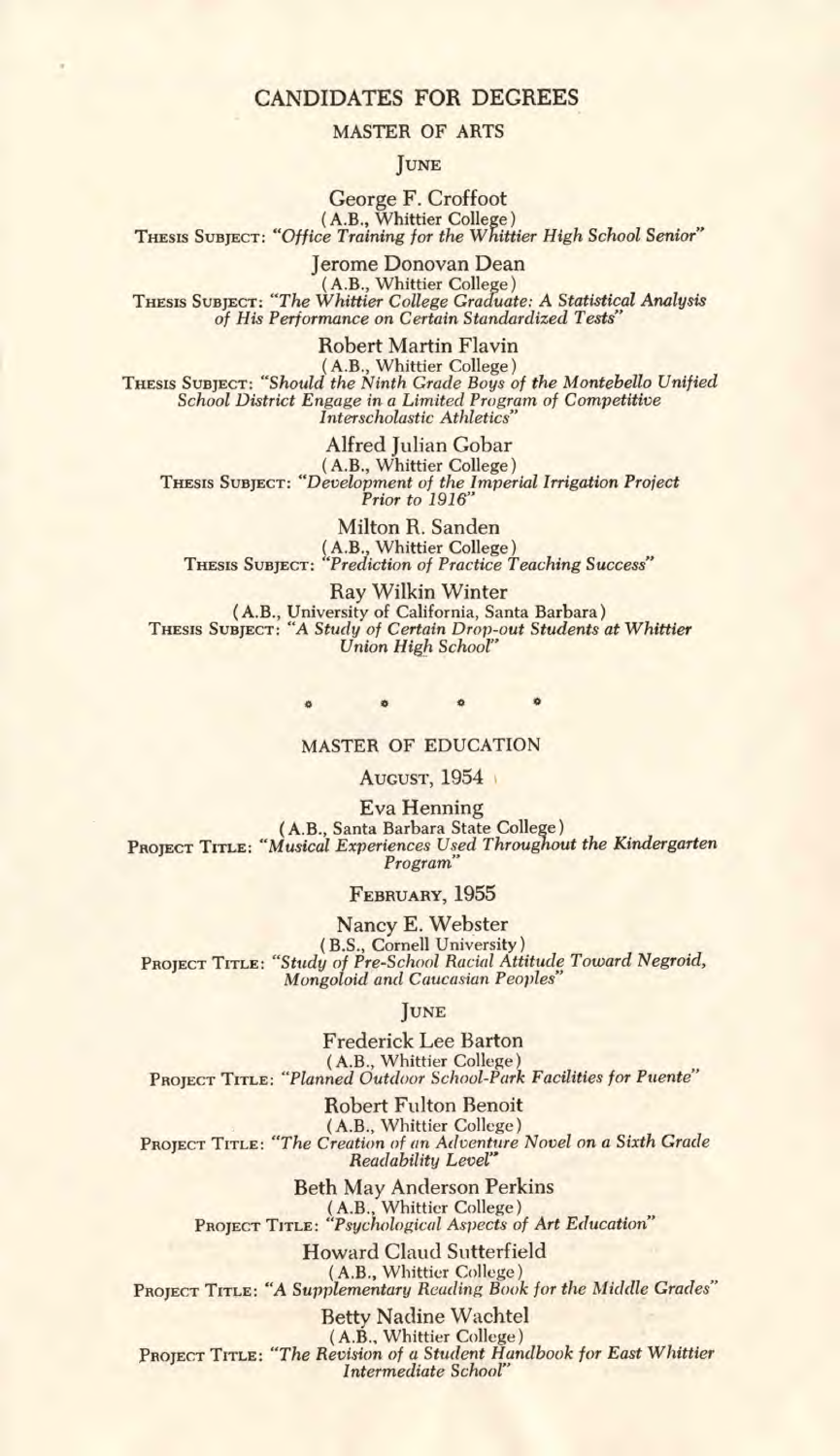## CANDIDATES FOR DEGREES

#### MASTER OF SCIENCE

JUNE

Helen Fiondella (A.B., Whittier College)

THESIS SUBJECT: "The Influence of an Available, Adequate Diet on the Food Consumption and Nutritional Status of Whittier College Students"

Dorothea Gregory-Allen

(A.B., Whittier College)<br>THESIS SUBJECT: "An Investigative Study of the Chromatographic Separation<br>and Identification of Aluminum, Titanium, Beryllium and Iron"

## \* 0 \* 0

#### CANDIDATES FOR DEGREES

#### BACHELOR OF ARTS

#### **FEBRUARY**

Loren Russell Barber Gabe Thomas Bryeans Joan Eva Cleek Grace Pauline Crank Carol McClung Davies Lois Dirlam Janet Lenore Ellis Ethel-Ann Reinig Fengler Richard C. Ferguson Amma Dare Foster Gloria Jean Franzen Kathleen Elaine Corwin Fuller Manuel Antonio Gallegos, Jr. Mary Ann Hill Jack Norman Hoar Donna Jean Hughes Grace Marjorie Mason

Carolyn F. Matsuda Mary-Jo Miller<br>Meriel Lynn Mills Norman L. Peters Wilma Stephens Petix 'Joyce A. Phillip Ivan W. Reece Elizabeth Jane Reed Gale Samuel Reid Jacqueline Lee Sadala Renke Thelma Rich Rodgers John Brian Shea Bruce K. Weed Sally Sue Boyer Wilcox Corinne Alida Wood Gene Kenyon Wyne

#### BACHELOR OF ARTS

JUNE

Norma Helen Albers Virginia Lee Allen Zell W. Allerdings Beatrice M. Ande Eugene A. Ballock Jane Charlotte Beal Donald Edwin Beaty Roger Loustalet Becker Gerald R. Betker Robert E. Bird Joan Hornbeck Bishow Eleanor Rothwell Black Jane Criswell Bletcher Katherine Millie Bonillas \*Donald Richard Booth Martin Henry Bouman Fay Bowen Laura Lee Bowie Kendall Bowlin Julian Raymond Bradford Henry Paul Bryeans, Jr. Rosalie Jean Bultena Victor F. Cantelmo John Casias, Jr. Paul Gaylord Chafe Richard Henry Chamberlain Carolyn May Johnson Chambers Derrell Lynn Chambers Pat William Cheatley

Thomas M. Chester Yi Suk Choo John Earl Collins Mahlon Brooks Conly Roderick L. Cookus Orville Grant Cope, III Janice Copeland Janet Ruth Cosand Marcia Ann Crocker Mary Jane Curry Sallie Walsh Curtis Donna Daugherty Mary DeLapp Katherine Janet Dodge Carolyn Jane Drain Janet Clare Dunham Charles Riley Earl Gloria A. Evans Carol Georgia Fadler<br>Margaret Traganza Faull John Leslie Fox, II Robert Franz Barbara Parks Freeman Franklin Donald Freeman Peggy Jean Cooley Fretz Ann Gourley Lceland Franklyn Gray Francis Joseph Grayson

\*With honors. "With high honors. \*\*\*With highest IH)flOrS.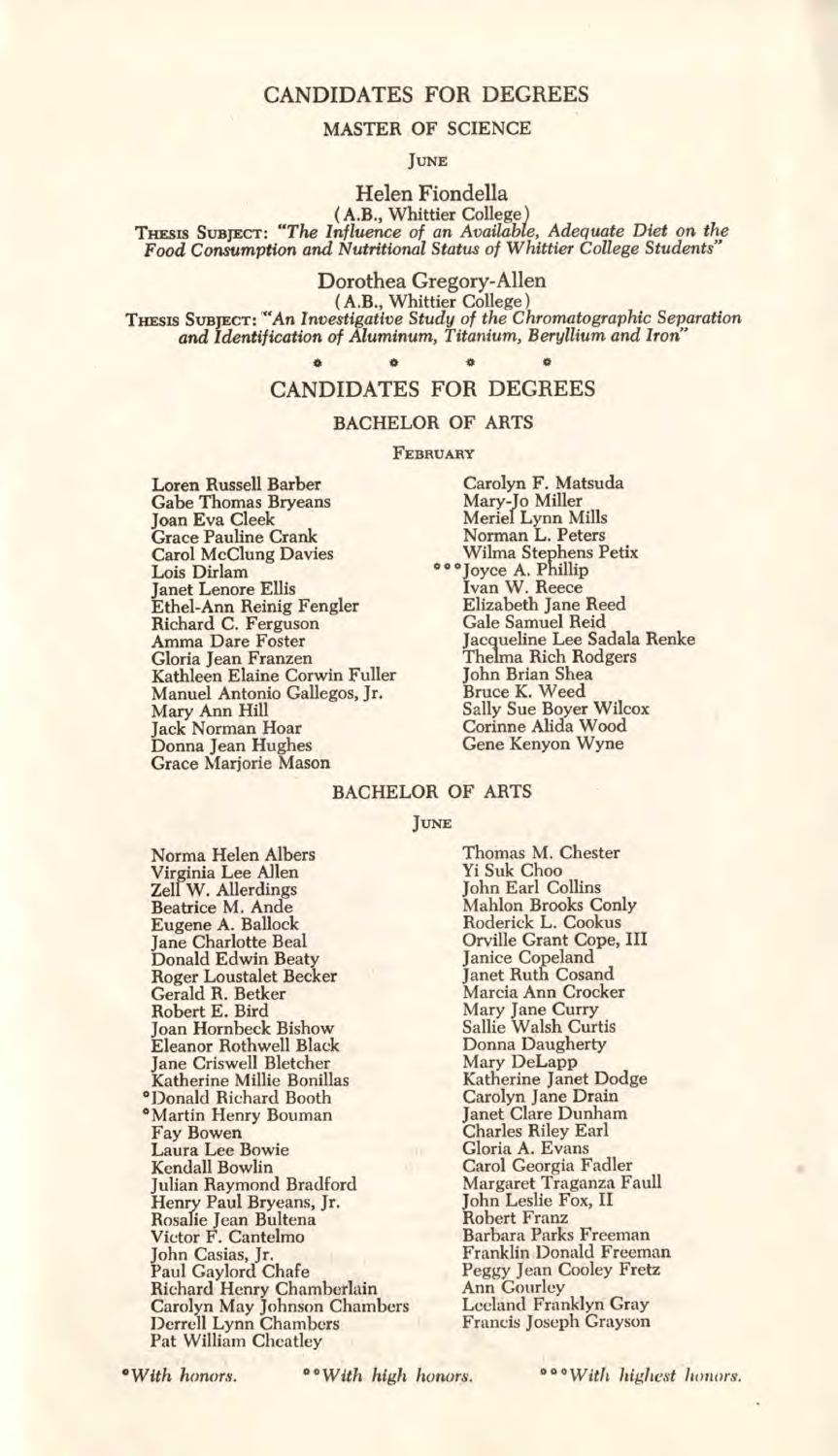## CANDIDATES FOR DEGREES

#### BACHELOR OF ARTS

JUNE (continued)

William Paul Greene Karl Jennings Greenhaw, Jr. \*Norman E. Haack Jennie Ellin Hall Wayne William Harris Willard Vernon Harris, Jr. Nancy Jane Hartwell<br>Lawrence Eugene Hayes Owen Fredrick Herold C. Louise Smith Herr Winifred Gertrude Heth Harry J. Hilke Maurice Hoag Marjory June Hopper Beverly Lou Inness William Clark Ford Jackson, Jr. Patricia Ann Jandt Donna Mae Johnson Richard Jones Velna Louise Kaenel Lucia Carolyn Kelly Nancy Kendall Darlene Louise Kennepohl Barbara Kay Kirkwood Jack Kirkwood Takeji Kobayashi Virginia Meyer Koerner Judith Anne Krueger Aurelia Nina Lanzarotta Sally Ann Latson \*Rosemary Rowena Laurance Derua Gale Chandler Lawrence Carole Claudette Lee Nadene Marie Lenz Thomas M. Lewis Virginia Carol Lombard Mary Leech McCann John Paul McClellan Kathryn Louise McKinney James L. McKrell Thomas Cameron McLean Margaret Gene McMillan Wanda Mae MacDiarmid Sherman Mackay Mary Kate Magda Dorothy Joan Markham Warren Charles Marsh Bruce John Martin Florence A. Merchant Virginia Robbins Miller Orson J. Morgan Sally Suzanne Morgan

Clifford James Neilson Katherine Ruth Nelson William Donald Newsom Hildred Smith Nichols \*\*Sarah Elizabeth Nielsen Karin Rose Nordstrom Robert Dean Odle Vivian Ella Oliver Dale H. Opper Charles C. Palmer James Russell Penfield Ruth Lillian Phillips Diana Pilgrim Carole Lynn Pillow Jack Roy Powell Stephen Henry Powell Eleanor Louise Rakocy \*Sally Ann Randall Annette Rose Reece Daniel Felix Renke Ronald Dwight Rogers George W. Sackman Mary Evelyn Sadler Frank D. Scott Kenneth Boyd Seydel Donald Wilson Sheldon George Elmer Shoemakr Marvin Howard Sippel Jacquelyn Ann Smith<br>
\*\*Mary Jean Smith<br>
Shelley Elizabeth Smith Jane Ruth Soderberg Warren E. Spoon Bessie E. Squires Billy Ford Starkey Mathew Stratico Elizabeth Suzanne Swanson John E. Taft Thomas Tellez Ernest Orridge Thompson Frank Wagnon Raymond Lloyd Wallner Albert Ralph Warren Leo Neal Webb Jeanne Webster<br>Myrna V. Weick<br>Delmore Ralph Westlund Marjorie Anne Wilkin "Elizabeth Ann Williamson Donald Truitt Wilson Lois J. Winslow Clayton Russell Wylie

#### JULY, 1955

John Spencer Allen Constance Elizabeth Amsden Placida Ann Bagdon Richmond L. Crosby Henrietta W. Gantz Marilyn Lee Griffin Charlotte Ann Howard Grace Mills Koopmans Josephine Boak Lang Dorothy Lucille Miller

Mary Miller Della May Newton Marjorie Blanche Norman Vivian Low Paiva Patricia Ann Partridge Gloria Duncan Simon Marshall Edward Thoresen Dorothy Jane Trapnell Deborah Rice White

\*With honors. "With high honors. 'With highest honors.